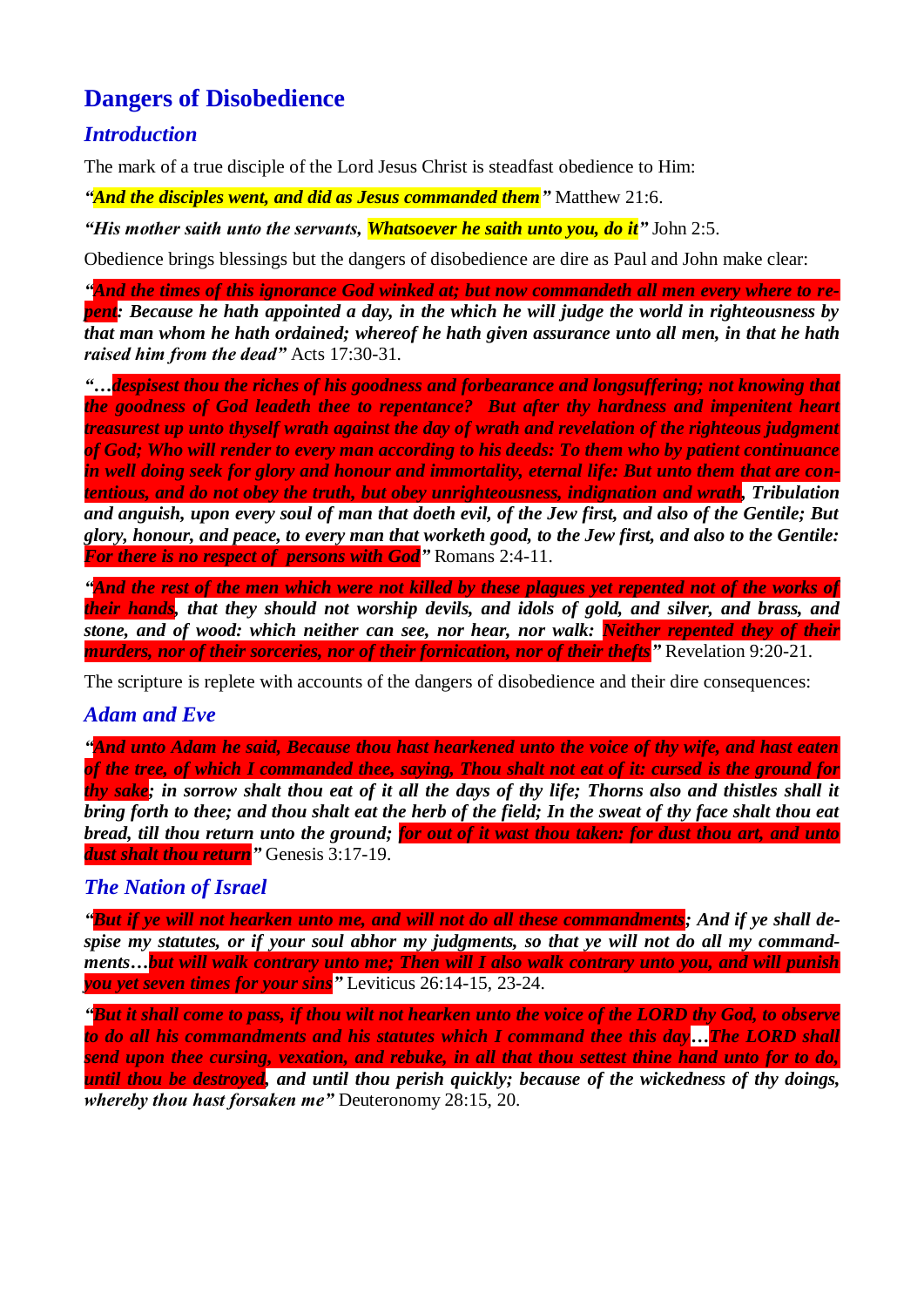## *King Saul*

*"And Samuel said to Saul, Thou hast done foolishly: thou hast not kept the commandment of the LORD thy God, which he commanded thee: for now would the LORD have established thy kingdom upon Israel for ever. But now thy kingdom shall not continue: the LORD hath sought him a man after his own heart, and the LORD hath commanded him to be captain over his people, because thou hast not kept that which the LORD commanded thee"* 1 Samuel 13:13-14.

#### *King Solomon*

*"And the LORD was angry with Solomon, because his heart was turned from the LORD God of Israel, which had appeared unto him twice, And had commanded him concerning this thing, that he should not go after other gods: but he kept not that which the LORD commanded. Wherefore the LORD said unto Solomon, Forasmuch as this is done of thee, and thou hast not kept my covenant and my statutes, which I have commanded thee, I will surely rend the kingdom from thee, and will give it to thy servant*" 1 Kings 11:9-11.

### *Israel's Returned Exiles*

*"And Ezra the priest stood up, and said unto them, Ye have transgressed, and have taken strange wives, to increase the trespass of Israel. Now therefore make confession unto the LORD God of your fathers, and do his pleasure: and separate yourselves from the people of the land, and from the strange wives. Then all the congregation answered and said with a loud voice, As thou hast said, so must we do…And they gave their hands that they would put away their wives; and being guilty, they offered a ram of the flock for their trespass…and some of them had wives by whom they had children"* Ezra 10:10-12, 19, 44.

#### *The Apostle Paul*

The apostle Paul is of particular interest to today's believer with respect to obedience to the *directive* will of God, which is *not* to be confused with the *permissive* will of God, Acts 21:14. Paul was warned repeatedly *not* to go to Jerusalem or remain there – the Lord's *directive* will for Paul was set out – graciously - in Acts 23:11 *"And the night following the Lord stood by him, and said, Be of good cheer, Paul: for as thou hast testified of me in Jerusalem, so must thou bear witness also at Rome"* - but constrained himself so to do, Acts 20:22-23, 21:10-14, 22:17-18, see below. *"…the LORD being merciful unto him...*" Genesis 19:16 notwithstanding Paul was then detained in Jerusalem by the Romans and lost two years out of his ministry. Acts 24:23-27, 27:30-36, 42-44, 28:16, see below, show clearly how Paul's attempts at ministry while he was under the permissive rather than the directive will of God yielded no recorded fruit in that nobody got saved even though he gave his testimony *twice*, to Jews and Gentiles in turn, ministered to all 276 individuals aboard ship and was even honoured by Gentiles following a miraculous deliverance and a succession of miraculous healings, Acts 22:1-21, 26:1-23, 27:30-37, 28:1-10.

Contrast those scriptures with the fruitfulness of Paul's ministry when he *was* in the directive will of God e.g. Acts 13:12, 47-49, 16:9-15, 30-34, 17:10-12, 1 Thessalonians 1:2-10. Note that fruit *is* manifest in Paul's ministry where he is again following the directive will of God as set out in Acts 23:11 when Paul is finally ensconced in Rome, Acts 28:16, according to Acts 28:28, 30-31 *"Be it known therefore unto you, that the salvation of God is sent unto the Gentiles, and that they will hear it…And Paul dwelt two whole years in his own hired house, and received all that came in unto him, Preaching the kingdom of God, and teaching those things which concern the Lord Jesus Christ, with all confidence, no man forbidding him*.*"*

See below for the lesson for today's believer therefore with respect to effective ministry.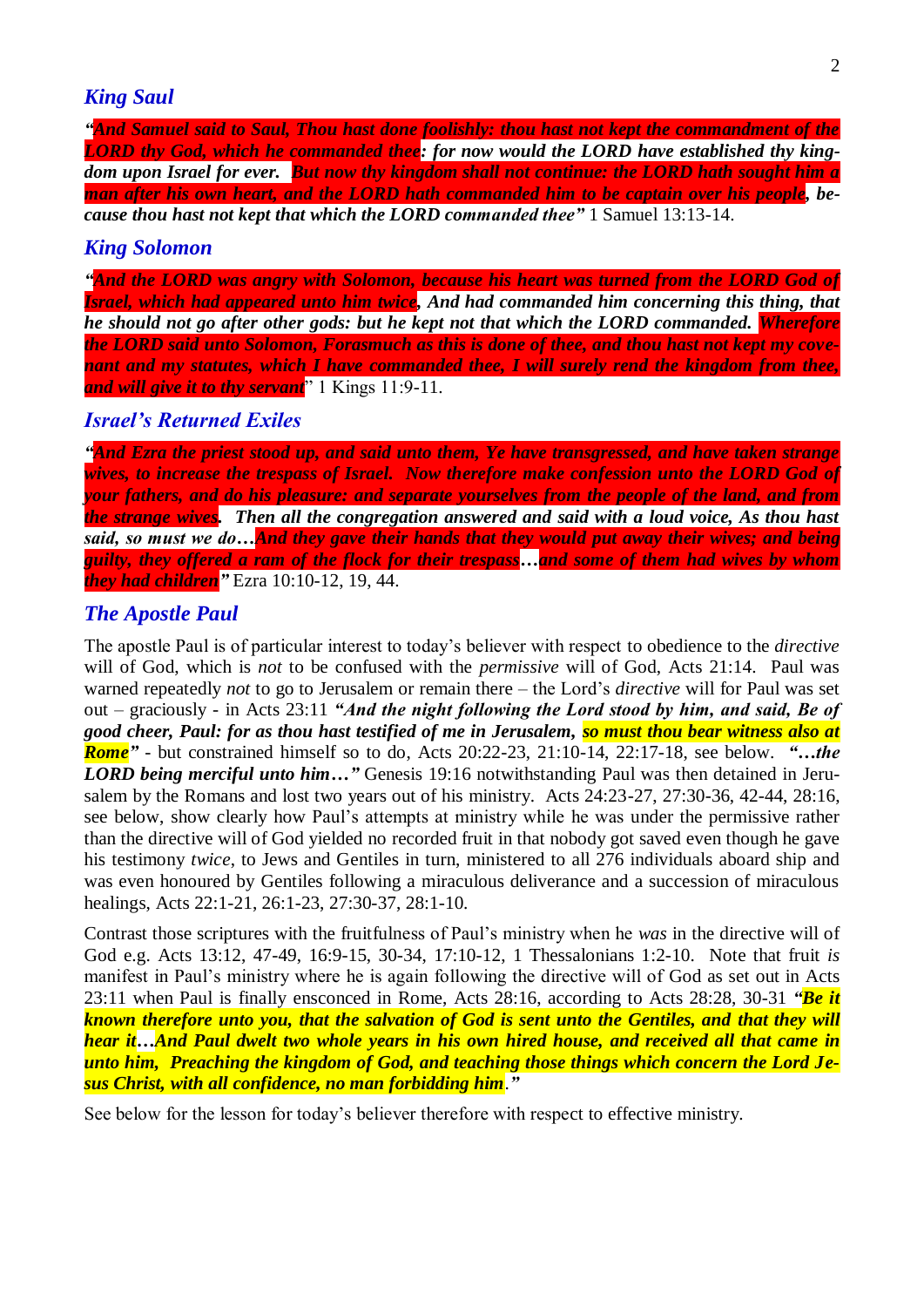*"And now, behold, I go bound in the spirit unto Jerusalem, not knowing the things that shall befall me there: Save that the Holy Ghost witnesseth in every city, saying that bonds and afflictions abide me"* Acts 20:22-23.

*"And as we tarried there many days, there came down from Judaea a certain prophet, named Agabus. And when he was come unto us, he took Paul's girdle, and bound his own hands and feet, and said, Thus saith the Holy Ghost, So shall the Jews at Jerusalem bind the man that owneth this girdle, and shall deliver him into the hands of the Gentiles. And when we heard these things, both we, and they of that place, besought him not to go up to Jerusalem. Then Paul answered, What mean ye to weep and to break mine heart? for I am ready not to be bound only, but also to die at Jerusalem for the name of the Lord Jesus. And when he would not be persuaded, we ceased, saying, The will of the Lord be done"* Acts 21:10-14.

*"And it came to pass, that, when I was come again to Jerusalem, even while I prayed in the temple, I was in a trance; And saw him saying unto me, Make haste, and get thee quickly out of Jerusalem: for they will not receive thy testimony concerning me"* Acts 22:17-18.

*"And he commanded a centurion to keep Paul, and to let him have liberty, and that he should forbid none of his acquaintance to minister or come unto him. And after certain days, when Felix came with his wife Drusilla, which was a Jewess, he sent for Paul, and heard him concerning the faith in Christ. And as he reasoned of righteousness, temperance, and judgment to come, Felix trembled, and answered, Go thy way for this time; when I have a convenient season, I will call for thee. He hoped also that money should have been given him of Paul, that he might loose him: wherefore he sent for him the oftener, and communed with him. But after two years Porcius Festus came into Felix' room: and Felix, willing to shew the Jews a pleasure, left Paul bound"* Acts 24:23-27.

*"And as the shipmen were about to flee out of the ship, when they had let down the boat into the sea, under colour as though they would have cast anchors out of the foreship, Paul said to the centurion and to the soldiers, Except these abide in the ship, ye cannot be saved. Then the soldiers cut off the ropes of the boat, and let her fall off. And while the day was coming on, Paul besought them all to take meat, saying, This day is the fourteenth day that ye have tarried and continued fasting, having taken nothing. Wherefore I pray you to take some meat: for this is for your*  health: for there shall not an hair fall from the head of any of you. And when he had thus spo*ken, he took bread, and gave thanks to God in presence of them all: and when he had broken it, he began to eat. Then were they all of good cheer, and they also took some meat…And the soldiers' counsel was to kill the prisoners, lest any of them should swim out, and escape. But the centurion, willing to save Paul, kept them from their purpose; and commanded that they which could swim should cast themselves first into the sea, and get to land: And the rest, some on boards, and some on broken pieces of the ship. And so it came to pass, that they escaped all safe to land…And when we came to Rome, the centurion delivered the prisoners to the captain of the guard: but Paul was suffered to dwell by himself with a soldier that kept him"* Acts 27:30-36, 42- 44, 28:16.

## *The Lesson for Today's Believer*

Insofar as *"For there is no respect of persons with God"* Romans 2:11 it is incumbent upon today's believer for effective ministry to obey the directive will of God with respect to the following injunction, even if uttered from an unlikely source, according to Ephesians 6:6 *"Not with eyeservice, as menpleasers; but as the servants of Christ, doing the will of God from the heart*.*"*

It is of course impossible to obey the following injunction if the only perfect bible is professed to be the non-extant original writings.

*"Receive, I pray thee, the law from his mouth, and lay up his words in thine heart"* Job 22:22.